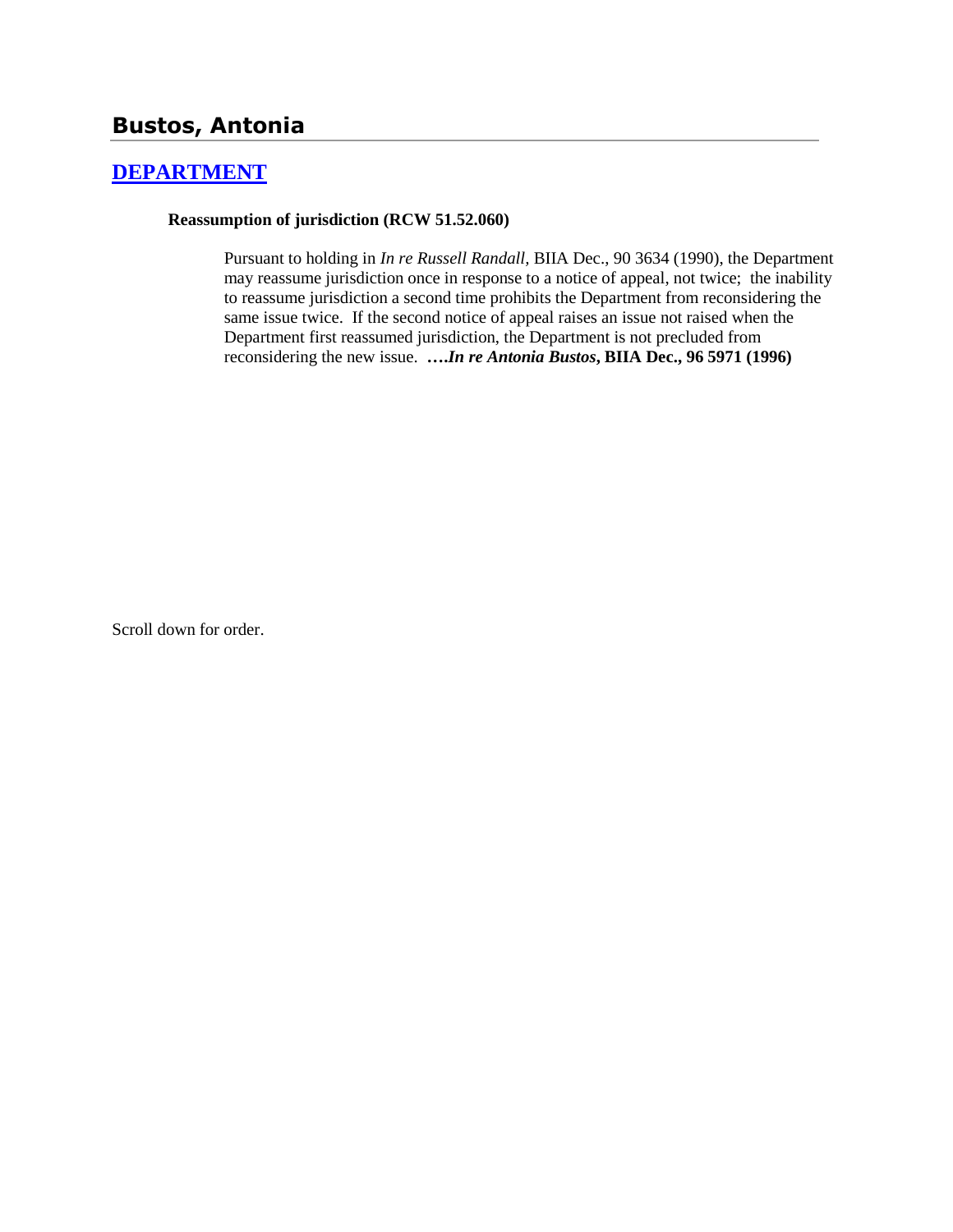#### **BEFORE THE BOARD OF INDUSTRIAL INSURANCE APPEALS STATE OF WASHINGTON**

**)**

### **IN RE: ANTONIA BUSTOS ) DOCKET NOS. 96 5971 & 96 5972**

#### **CLAIM NO. N-747993**

### **) ORDER DENYING APPEALS**

An appeal was filed by the claimant, Antonia Bustos, on September 3, 1996, from orders of the Department of Labor and Industries dated August 20, 1996, and August 22, 1996. The August 20, 1996 order held in abeyance the terms of an order dated May 31, 1996, which closed the claim with permanent partial disability awards equal to: 32% of the amputation value of the left index finger at the metacarpophalangeal joint or with resection of the metacarpal bone; 28% of the amputation value of the left middle finger at the metacarpophalangeal joint or with resection of the metacarpal bone; 48% of the amputation value of the left ring finger at the metacarpophalangeal joint or with resection of the metacarpal bone; and 5% of the amputation value of the left middle finger at the metacarpophalangeal joint or with resection of the metacarpal bone. The August 22, 1996 order held for naught the order dated May 31, 1996, and indicated that the claim is to remain open for treatment and action as indicated.

Docket No. 96 5971 has been assigned to the appeal from the August 20, 1996 order. Docket No. 96 5972 has been assigned to the appeal from the Department order of August 22, 1996.

Our review of the Department record in this matter reveals that on July 26, 1995, the Department issued an order that closed the claim with permanent partial disability awards equal to: 32% of the amputation value of the left index finger at the metacarpophalangeal joint or with resection of the metacarpal bone; 28% of the amputation value of the left middle finger at the metacarpophalangeal joint or with resection of the metacarpal bone; 48% of the amputation value of the left ring finger at the metacarpophalangeal joint or with resection of the metacarpal bone; and 5% of the amputation value of the left middle finger at the metacarpophalangeal joint or with resection of the metacarpal bone. In response to this order, the claimant filed an appeal on September 20, 1995, which was assigned Docket No. 95 5699. On October 2, 1995, the Department issued an order that held the July 26, 1995 order in abeyance pending further review by the Department. The October 2, 1995 order was issued within the time limits permitted by RCW 51.52.060 and prompted the Board to issue an order on October 3, 1995, returning the case to the Department for further action.

47 On October 9, 1995, the Department issued an order which set aside the order of July 26, 1995, held the claim open for treatment and action, and indicated that the permanent partial disability awards will be considered as an advance from future accident fund benefits. On May 31, 1996, the Department once again closed the claim with the permanent partial disability awards described above. On August 2, 1996, the claimant filed an appeal from the May 31, 1996 order which we assigned Docket No. 96 5092. In response to the notice of appeal, the Department issued an order on August 20, 1996, that held the terms of the May 31, 1996 order in abeyance. Recognizing that the Department had timely reassumed jurisdiction of the claim, we issued an order on August 21, 1996, returning the case to the Department for further action. The Department then issued the August 22, 1996 order which set aside the order of May 31, 1996, and held the claim open for further treatment and action.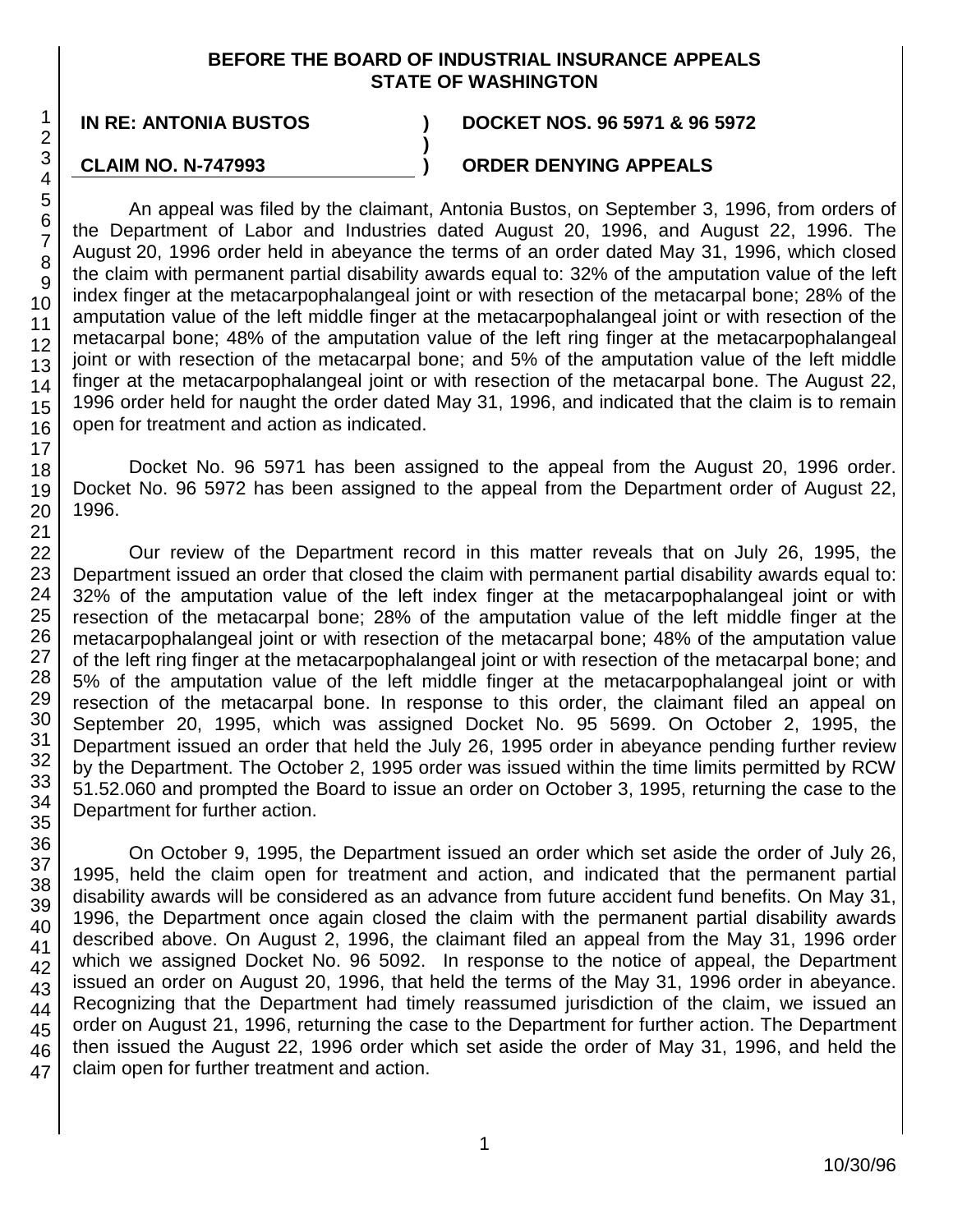The notice of appeal contends that we should not have allowed the Department to reassume jurisdiction in response to the claimant's appeal from the Department order of May 31, 1996. We disagree.

We have held that RCW 51.52.060 allows the Department to reassume jurisdiction once, not twice. *In re Russell L. Randall*, BIIA Dec., 90 3634 (1990). What we meant by this statement is that the Department may not reassume jurisdiction to reconsider the same issue or issues that it previously reconsidered in reassuming jurisdiction of the claim. As we stated in Randall, "we will not permit the Department, on its own motion, to artificially extend the time allowed by the legislature to reconsider its decisions once an appeal is filed with the Board." We do not believe, however, that the Department is precluded from reconsidering its decision in response to a notice of appeal if the appeal raises an issue that was not raised when the Department first reassumed jurisdiction of the claim.

Here, the notice of appeal filed on August 2, 1996, raises a number of issues which, admittedly, were raised in the notice of appeal filed on September 20, 1995. However, it also contends that the claimant should be provided treatment for "chronic major depression and PTSD" (post-traumatic stress disorder). The September 20, 1995 notice of appeal does not refer to these conditions. Therefore, we believe that the Department had the legal authority to issue the Department orders of August 20, 1996, and August 22, 1996.

We now turn to the question of whether we should grant the appeals filed by the claimant. Our jurisdiction is limited to appeals from final orders, awards or decisions of the Department. The order of August 20, 1996, merely held the May 31, 1996 order in abeyance for the stated purpose of review of the matter by the Department. It did not take any final action. Therefore, the August 20, 1996 order is not a final order of the Department from which an appeal can be taken.

Nor can we grant an appeal from the Department order of August 22, 1996. In the notice of appeal, the claimant asserts that her conditions were not fixed and stable on May 31, 1996. As such, she requests, among other things, further medical treatment. The relief sought by the claimant in this appeal is not inconsistent with the decision to keep the claim open for treatment and action as indicated. RCW 51.52.060 permits a party to appeal from an order, decision or award of the Department by which the party is aggrieved. The claimant is not aggrieved by the Department order of August 22, 1996.